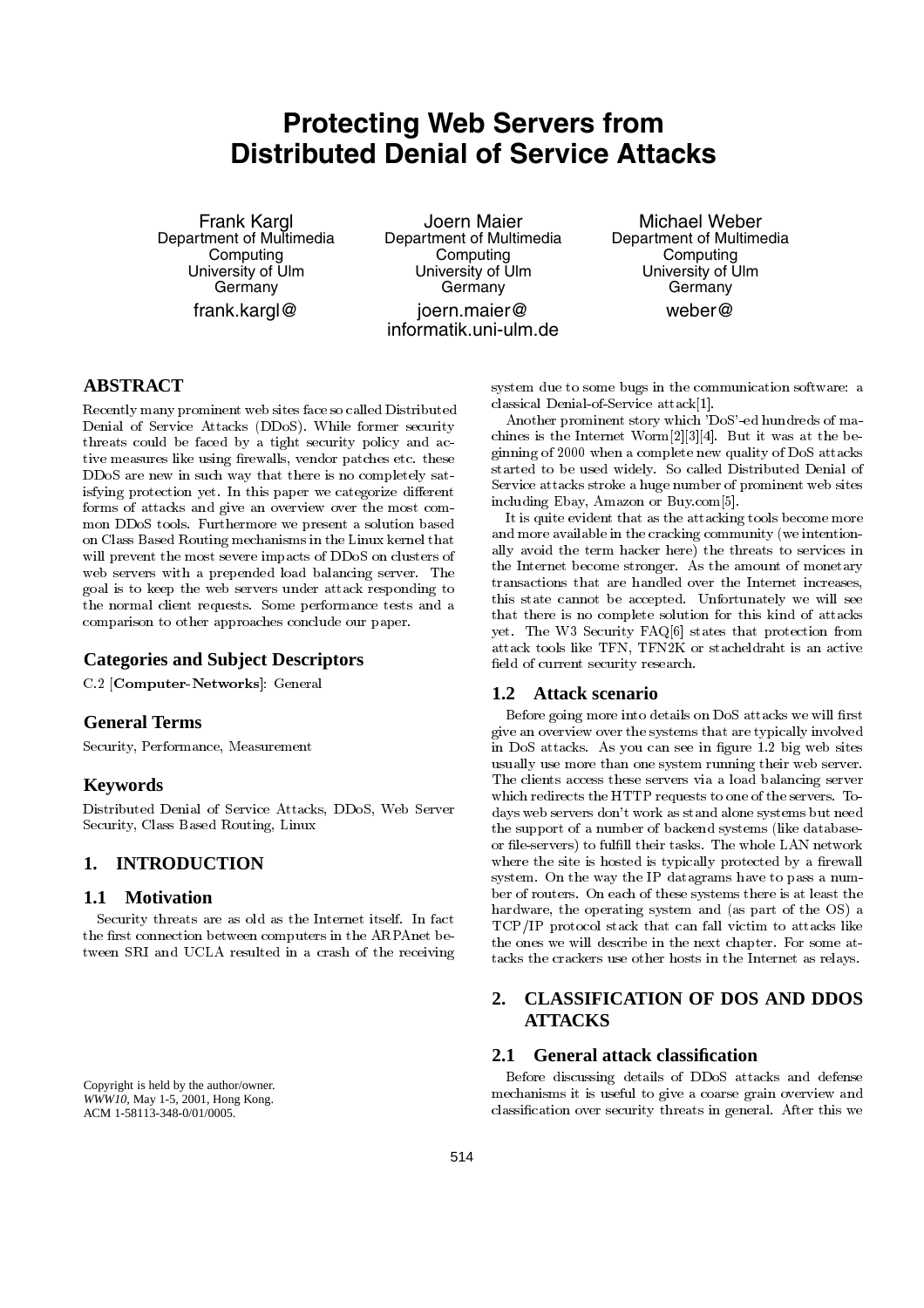

Figure 1: Overview of attack scenario.

will provide definitions for DoS and DDoS attacks and a more specific classification scheme for DoS attacks.

A possible classication of IT attacks according to the intention of the cracker could be[7]:

- Denial of Service (DoS) The main goal of the attack is the disruption of service. This can be reached by a variety of ways as we will see later.
- Intrusion Here the intention is simply to get access to a system and to circumvent certain barriers. People with such an intention meet the classic image of the old style hackers. Normally they try to reach their goal without doing severe damage and they inform the system administrator of the bugs found in the system.  $/$ li $/$
- Information Theft Main goal of this kind of attacks is access to otherwise restricted, sensitive information.
- Modication Here the attacker actively tries to alter information. This kind of motivation is increasing lately as you can see from the enormous number of hacked and altered websites[8].

#### **2.2 Definitions for DoS and DDoS**

In the rest of the paper we will focus on attack forms In the rest of the paper we will focus on attack forms which are motivated by the Denial-of-Service intention. The WWW Security FAQ[6] describes a DoS attack as:

... an attack designed to render a computer or network incapable of providing normal services. The most common DoS attacks will target the computer's network bandwidth or connectivity. Bandwidth attacks flood the network with such a high volume of traffic, that all available network resources are consumed and legitimate user

requests can not get through. Connectivity attacks flood a computer with such a high volume of connection requests, that all available operating system resources are consumed, and the computer can no longer process legitimate user requests.

#### J.D. Howard defines DoS as[9]:

If computer hardware, software, and data are not kept available, productivity can be degraded, even if nothing has been damaged. Denial-ofservice can be conceived to include both intentional and unintentional assaults on a system's availability. The most comprehensive perspective would be that regardless of the cause, if a service is supposed to be available and it is not, then service has been denied.

An attack, however, is an intentional act. A denial-of-service attack, therefore, is considered to take place only when access to a computer or network resource is intentionally blocked or degraded as a result of malicious action taken by another user. These attacks don't necessarily damage data directly, or permanently (although they could), but they intentionally compromise the availability of the resources.

The kind of DoS attacks that we are interested in is usually carried out via networks and one of the main targets of such attacks are high profile websites like the ones named in the introduction. As these sites usually have a lot of hard ware at their disposal, they are much harder to attack than ordinary hosts connected to the Internet. The web sites are normally composed of several web-servers with a load balancing system in front and they have multi megabit network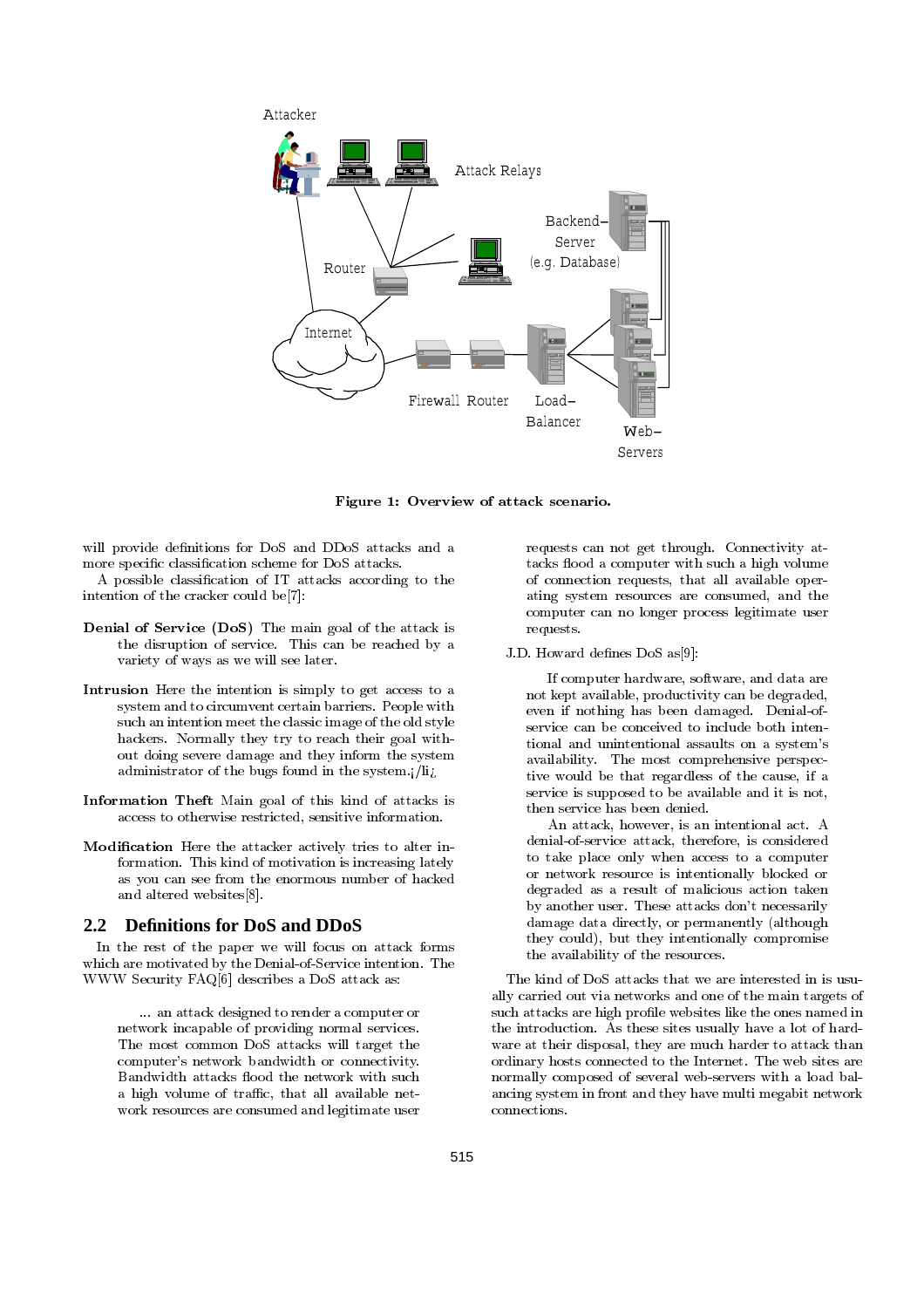Consequently attackers have discovered new ways of bringing these systems to its knees. They don't use single hosts for their attacks but they also cluster several dozens or even hundreds of computers to do a coordinated strike. The WWW Security FAQ[6] on Distributed Denial of Service (DDoS) attacks, as these form is called:

A Distributed Denial of Service (DDoS) attack uses many computers to launch a coordinated DoS attack against one or more targets. Using client/server technology, the perpetrator is able to multiply the effectiveness of the Denial of Service signicantly by harnessing the re sources of multiple unwitting accomplice com puters which serve as attack platforms. Typically a DDoS master program is installed on one computer using a stolen account. The master program, at a designated time, then communicates to any number of "agent" programs, installed on computers anywhere on the Internet. The agents, when they receive the command, initiate the attack. Using client/server technology, the master program can initiate hundreds or even thousands of agent programs within seconds.

The aggregated bandwidth of this large number of agent programs is probably bigger than any website's uplink capacity. In fact one can even speculate on the effects of an attack to ma jor IP routers or global exchange points which could render large parts of the Internet inaccessible. [10],  $[11]$  and  $[12]$  offer more information on the related technologies. We will also give some examples of common tools and attacks in one of the next sections.

#### **2.3 DoS attack classification**

DoS and DDoS attacks usually use a limited number of well known attacks with names like smurf, teardrop or SYN-Flood. Some tools use combinations and DDoS tools like TFN launch coordinated attacks from a big number of hosts. Again we will try to provide a classication in categories according to specied criteria. In subsection *2.3.4* we will give examples of common DoS attacks and try to categorize them.

#### *2.3.1 System attacked*

Our first category is the system under attack. According to the scenario in section 1.2 we can identify a number of attack points that would render the web server useless to normal clients.

First of all we could attack the clients themselves, which is kind of useless as a general DoS attack, because there are just too many of them. A first reasonable attack point for a cracker wanting to launch a DoS is the router that connects the site hosting the webserver to its ISP. This would effectively cut off all access to the website.

Another possible target is the firewall system, although firewalls usually tend to be (or at least should be) quite immune to direct attacks. On the other hand, the firewall is usually a bottleneck as all in- and outbound traffic needs to pass through it. An attack form with a very high load might stop the firewall from working properly. As an example: during our experiments some misconfigured SYN-flood attack overloaded our university's firewall and blocked most in- and outgoing traffic.

The load-balancer is another attack target. As more and more manufacturers of such systems will become aware of this threat there is a good chance that this system will be one of the main points of defending web sites from DoS attacks.

Next the individual webservers can be attacked. As there are usually multiple servers, the effort to overload them all is usually higher than to attack a single bottleneck like the load-balancer. On the other hand, most webservers use ofthe-shelf hard- and software and are thus especially vulnerable to known DoS attacks.

Finally there may be supporting services like database servers etc. As foreign access to these servers should be blocked at the firewall, the chance of a direct DoS attack on one of this systems is fairly small. Nevertheless a tricky attack on the webserver may cause a flood of subsequent requests to e.g. a database system so that normal requests aren't processed anymore.

#### *2.3.2 Part of the system attacked*

Attack forms can be further divided by the part of the system that is attacked. Some attacks may affect the hardware of a given system although such incidents are very rare. Theoretically, a network card or CPU could fail to work due to some data in a network packet it receives or processes. On the other hand, a simple overload of a 10 MBit/s Ethernet link is an attack based on the limitation of the hardware.

Attacks targeting the operating system or the TCP/IP stack of a host or router are more likely. Many attacks of this type are known, some are bugs that can be fixed, some are fundamental limitations of a protocol specification etc.

On the application level there are web servers, database servers, CGI scripts etc. These could be attacked as well.

#### *2.3.3 Bug or Overload*

In general one has to distinguish whether a DoS is a cause of a specic bug or just an overload of components that function according to their specification. Although bugs are often more severe in their effects, most of the time the vendors quickly provide fixes. All the administrators have to do is to apply them to their system in order to avoid further attacks. Attacks that are based on an overload are typically harder to cope with. Of course you can buy new hardware, but as long as an attacker finds enough resources to use as relays in the Internet he will always bring your system to a halt. Changing the specification or protocols in order to fix the hole that allows the DoS is nearly impossible as this would often mean changing the software in millions of computers worldwide.

#### *2.3.4 Examples*

The following examples give a little insight in different DoS attack forms. They show that our categorization is suitable for distinguishing common DoS attacks.

Cisco 7xxx routers with IOS/700 Software Version 4.1(1) or 4.1(2) have a bug where a long password given at a telnet login session leads to a buffer overflow and a subsequent reboot. According to our criteria the attacked system is a router, the part of the system under attack is the operating system and it is a bug which has been fixed in subsequent releases[13].

Jolt2 is an attack targeting most Microsoft Windows systems (Win 98, NT4 SP5 and SP6, Win 2000). Jolt sends a continuous stream of ICMP ECHO REPLY fragments with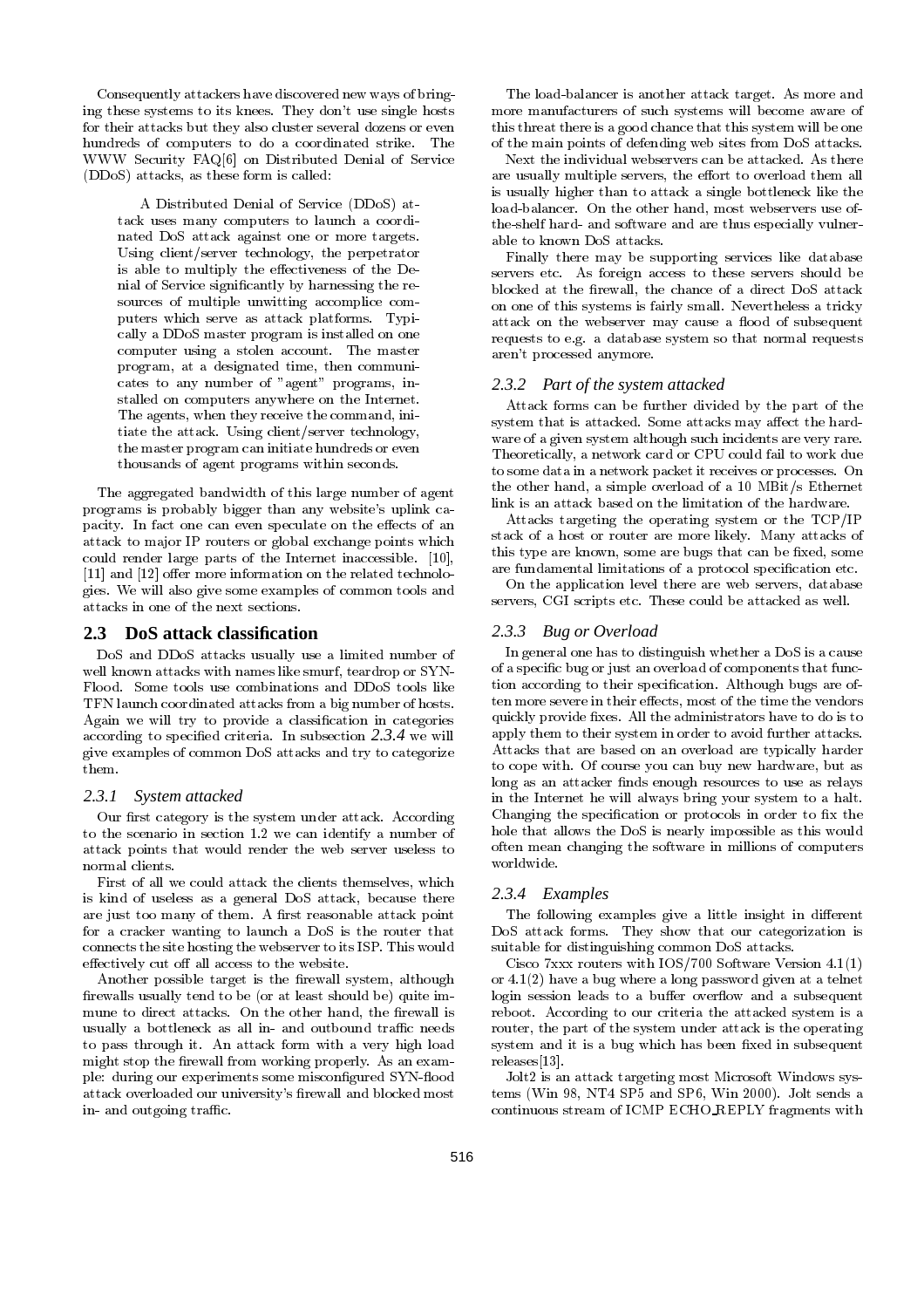specially tuned fragmentation parameters to the attacked host. The exact cause of the following action is not known as the code of Microsoft's Operating Systems isn't freely available. What can be observed is that the consumption of CPU and memory resources raises to 100% which renders the system is unusable. This may be used as an attack on webservers, load balancers or even firewalls, if they run one of the named operating systems. The attacks aim at the network stack of the operating system and the reaction is caused by a bug. Fixes are available from Microsoft[14].

Microsoft's Internet Information Server versions 4.0 and 5.0 suffered from a so called server URL parsing bug. The decoding of escape sequences in URL strings was imple mented very inefficiently. Submitting long strings with large amounts of escape characters effectively stopped the web server from working for a signicant time. This attack is an attack against the webserver application. It is based on an implementation bug. A fix is available from Microsoft[15].

Smurf attacks use so-called amplifier sites in order to multiply the amount of traffic that hits the destination. These attacks send ICMP ECHO REQUEST packets with a spoofed sender address to one or several subnet broadcast addresses. The packets are received and replied by as many stations as are connected to the subnet. The replies are sent directly to the spoofed address of the attack destination. Normally this leads to congestion in the target's local net work connection. Often even the lines of the ISP to which the target is connected become overloaded. This attack class strikes all kinds of targets, no matter if routers or hosts. Most of the time it is used against webservers. The effects of the attack typically put a huge stress on the network and the system (both software and hardware) that has to parse and discard the incoming packets. It is not based on a bug, although many people today think that subnets that allow a broadcast ping are a faulty configuration [16] [17] [18].

The main principle of SYN flood attacks is to generate many half-open TCP connections by sending SYN packets to the target without replying to the following SYN-ACK packet. Most of the time the SYN packets also have spoofed source addresses of non-existent or currently inactive hosts. As today's hosts can typically handle only a limited number of half-open connections per port and discard new connection requests as long as the so called backlog queue is full, this effectively stops ordinary clients from connecting to the (web-) server. This attack form falls in the category of attacks to webservers or load-balancers which have a weakness in their TCP implementations. Part of the problem is the unlucky connection establishment procedure of the TCP protocol so it is not totally clear, weather it is an implementation bug or design  $\text{flaw}[19][20][21]$ .

There had been a number of attacks on apache webservers like Apache MIME flooding[22] or Apache Sioux Attack[23]. With specially formatted HTTP requests it was possible to make the webserver use up huge amounts of memory. As soon as the system started swapping out server processes or used up the whole system memory, the server was effectively dead. These attacks both target a specic webserver software on the webserver systems. They exploit implementation bugs. tation bugs.

This concludes our list of DoS examples. Of course this is only a small selection, online archives[24] provide huge lists of bugs and exploits in former and current software versions. Many of these exploits were packaged into attack tools and

some of them are used by DDoS tools in order to attack a site from many locations at once.

#### **2.4 From DoS to DDoS**

Ma jor Internet websites like amazon or Yahoo tend to have Internet connections with very large bandwidth and server farms with lots of components. Furthermore they are typically protected by firewall systems that block the known attacks that are based on malformed packets like jolt2 does. In the second half of 1999 DDoS tools matured to a point where a wide spread use was foreseeable. In November the CERT/CC invited a number of accredited security experts to a workshop on distributed-systems intruder tools[12]. Their fears about large-scale attacks were proved soon later in February 2000 when major Internet sites where under attack[5]. There are currently a few popular DDoS attack tools, which we will describe in the following sections: Trinoo, Tribe Flood Network (TFN), it's successor TFN2K and a tool called 'stacheldraht'.

The architecture of these tools is very similar and in fact some tools are modifications of others. The actual attack is carried out by so called daemons. A number of daemons is controlled by a handler and finally these handlers are activated by the attacker using client tools. Figure 2.4 displays the architecture of such a system.

The intrusion into computers onto which handlers and daemons are to be installed usually follows a simple pattern[25]:

- 1. A stolen account is set up as a repository for precompiled versions of scanning tools, attack (i.e. buffer overrun exploit) tools, root kits and sniffers, DDoS handler and daemon programs, lists of vulnerable and previously compromised hosts, etc.
- 2. A scan is performed on large ranges of network blocks to identify potential targets. Targets would include systems running various services known to have re motely exploitable buffer overflow security bugs, such as wu-ftpd, RPC services for "cmsd", "statd", "ttdb serverd", "amd", etc.
- 3. A list of vulnerable systems is then used to create a script that performs the exploit, sets up a command shell running under the root account that listens on a TCP port and connects to this port to confirm the success of the exploit.
- 4. From this list of compromised systems, subsets with the desired architecture are chosen for the Trinoo net work. Pre-compiled binaries of the DDoS daemons and handlers programs are created and stored on a stolen account somewhere on the Internet.
- 5. A script is then run which takes this list of "owned" systems and produces yet another script to automate the installation process, running each installation in the background for maximum multitasking. The result of this automation is the ability for attackers to set up the denial of service network in a very short time frame and on widely dispersed systems whose true owners often don't even realize the attack.
- 6. Optionally, a "root kit" is installed on the system to hide the presence of programs, files, and network con-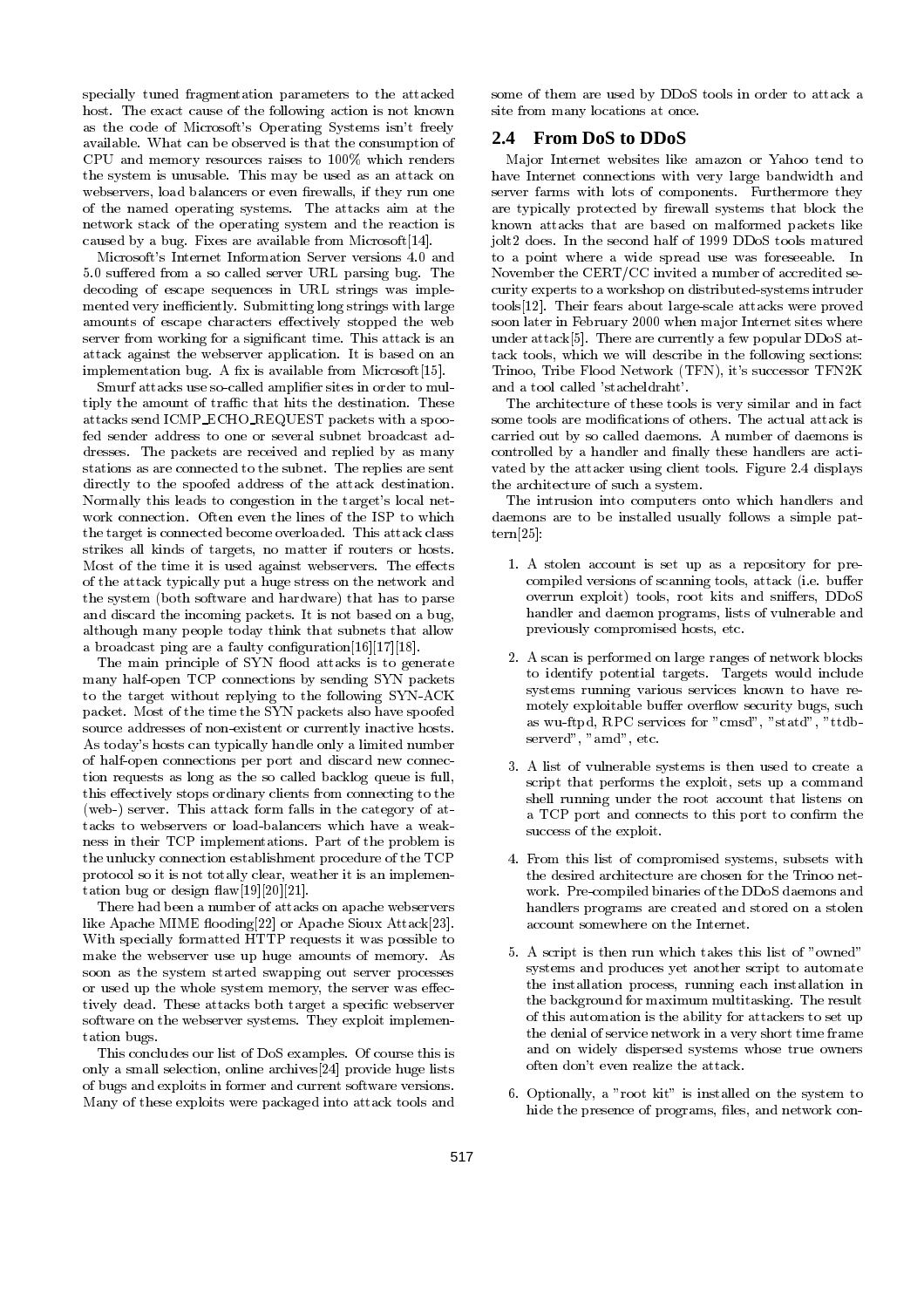

Figure 2: Architecture of DDoS tools

nections. This is more important on the handler system, since these systems are the keys to the DDoS attack network.

#### *2.4.1 Trinoo*

Trinoo was the first DDoS Tool widely known. It uses UDP flooding as attack strategy. Access to the handlers is simply done via a remote TCP connection to the master host. The master communicates with the daemons using 2.4.5 plain UDP packets[25].

#### *2.4.2 Tribe Flood Network*

TFN was written in 1999 by someone using the pseudonym 'Mixter'. In addition to Trinoo's UDP flooding it allows also TCP SYN and ICMP flood as well as smurf attacks. Handlers are accessed using standard TCP connections like telnet or ssh. Other alternatives are ICMP tunneling tools like LOKI[26][27]. Communication between the handler and the daemons is accomplished with ICMP ECHO REPLY packets which are harder to detect than UDP packets and can often pass firewall systems[28].

#### *2.4.3 TFN2K*

TFN2K is the successor to TFN and was also written by Mixter. It incorporates a number of improvements like<br>encrypted communication between the components which  $\overline{\mathbf{3}}$ . encrypted communication between the components which makes it much harder to detect TFN2K by scanning the network. Handlers and daemons can now communicate us- $3.1$ network. Handlers and daemons can now communicate using either ICMP, UDP or TCP. The protocol can change for each command and is usually selected randomly. There is one additional attack form called TARGA attack. TARGA works by sending malformed IP packets known to slow down or hangup many TCP/IP network stacks. Another option is the so called MIX attack which mixes UDP, SYN and ICMP\_ECHO\_REPLY flooding[29].

#### *2.4.4 stacheldraht*

stacheldraht is supposed to be based on early TFN ver sions and is the effort to eliminate some of its weak points.

Communication between handlers and daemons is done via ICMP or TCP. Remote control of a stacheldraht network is accomplished using a simple client that uses symmetric key encryption for communication between itself and the handler. Similar to TFN, stacheldraht provides three attack forms: ICMP, UDP and TCP SYN flooding. A characteristic feature of stacheldraht is its ability to perform daemon updates automatically[30].

#### *2.4.5 What will be next*

The future will surely bring more elaborate DDoS tools which will simply improve the given features by better encryption and more attack forms. It can also be expected that future tools will have better and easier (graphical) user interfaces allowing an application even by novice users. Even tually we will even see an integration of the distribution phase of handler and daemon programs into the user interface. Such a development will surely increase the number of attacks by an order of magnitude.

Even more frightening might be a scenario where the tools don't stop at DDoS attacks but automate the process of intruding hosts with daemons which again spread themselves to other hosts. This way automated hacking into hundreds of thousands of computers might be possible.

## **3. PROTECTION FROM DDOS**

#### **3.1 General Protection**

To provide protection from DoS or DDoS attacks, basic security measures are mandatory. If a running system is hacked into, no more network attacks are necessary, since local attacks (like processes consuming lots of memory or CPU time, or simply shutting down the system) are far more effective. A set of firewalls should be used to separate the interior net (and probably a demilitarized zone) from the Internet. Intrusion Detection Systems should be used to notify the system administrators of unusual activities.

The firewall rules should include some sanity checks for source and destination addresses: Packets arriving from the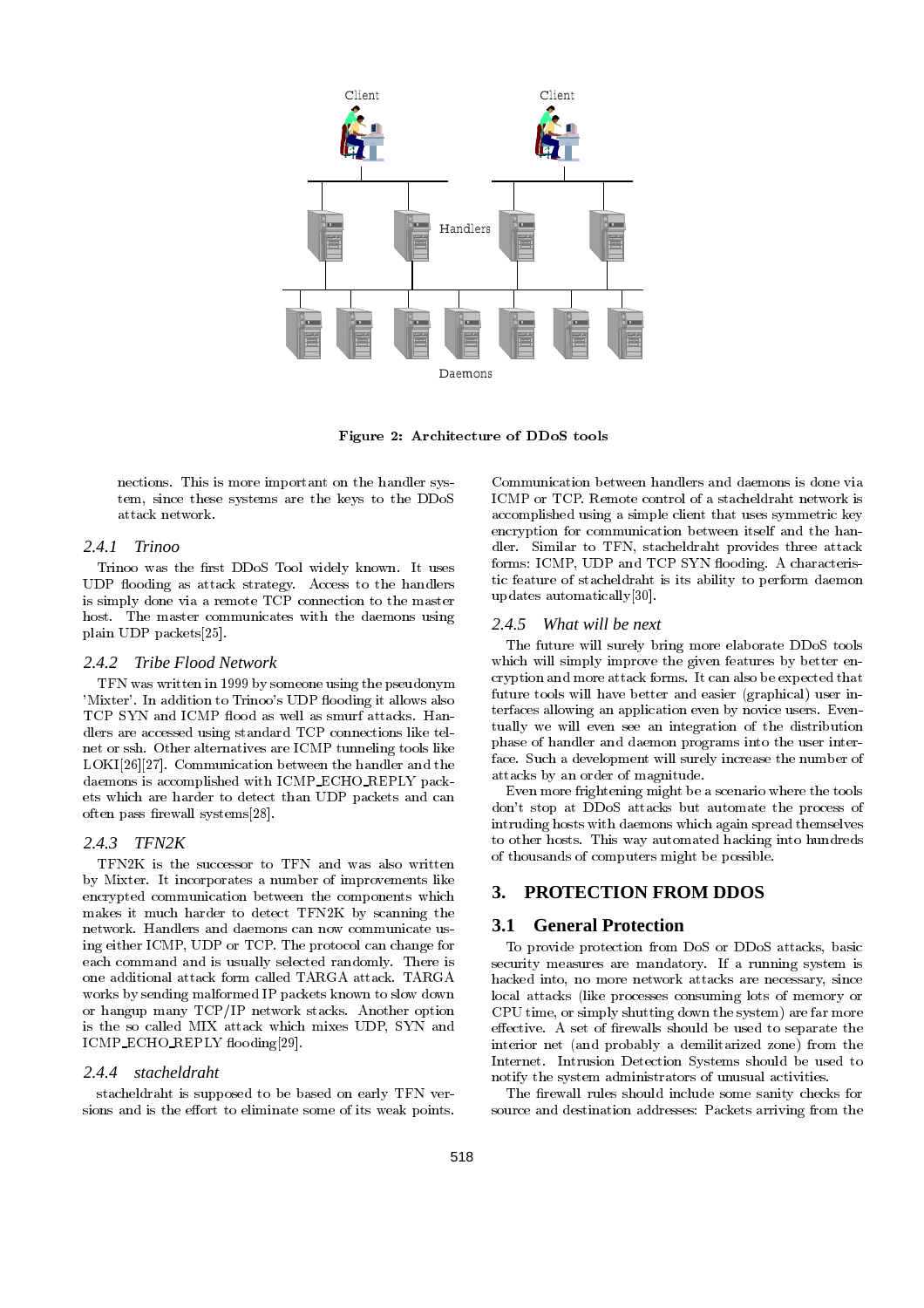Internet must not have a source address originating from the interior net, and vice versa. By rejecting packets from the interior net with a non-local source address, packet spoofing interior net with a non-local source address, packet spoong becomes impossible. This technique is known as ingress and egress ltering[31]. Even if a host is invaded by a hacker, these rules make it impossible to use that host as a platform for further attacks requiring spoofed packets (e. g. SYN-Floods[20], Smurf-Attacks[15][17], etc.).

As explained in section 2, there are several well-known kinds of DoS attacks that exploit implementation bugs and for many of them there are known countermeasures. Of course, it is highly recommended to take these measures by installing the appropriate security patches, enabling SYN cookies[32], etc.

In contrast to attacks focusing on implementation or protocol errors, it is rather difficult to defend against DoS or DDoS attacks which overload the systems network connection or local resources. These attacks usually put a heavy load on the target by making regular requests very rapidly. It is hard to distinguish if a web server is stormed by thousands of clients, or if there is a DoS attack in progress.

A simple way to force the problem of heavy load is to use a server farm together with a load balancer. This will help against small attacks, but not against a DDoS started from several hundred hosts. Furthermore, increasing the number of servers is rather expensive.

Many experts think that the only durable solution to this problem is to globally improve the security on all hosts in the Internet to take attackers the possibility to use other hosts for running daemons. This includes securing the local operating system, applying ingress- and egress lters and protecting sites with firewall systems $[12][33][34]$ .

We don't think that the global state of Internet security will become any better in the foreseeable future. While many companies will start improving their security, taking measures like the ones detailed above, the growth of the Internet will simply absorb these effects. Many new companies and even more individuals with permanent connections will storm the net and many of them won't have the time, budget or will to secure their systems. Some people think about incentives to force people to care for security. One example of such an action is the abolishment of flatrates and the network wide use of usage-based fees[33]. We don't think that users and industry will follow these propositions, so solutions to protect the Internet sites under attack need to be found. There are already a small number of propositions how to deal with certain attack forms.

A simple response to SYN floods is the "first packet reject" method: The first packet sent by every host is discarded. This renders the common SYN flood attack ineffective, but all normal connection requests are delayed to the first retransmit of the SYN packet. Thus, all requests will be considerably slower. On the other hand, the SYN flood attack may be simply adapted by sending each SYN packet twice.

Another technique is the so called moving target defense. Here the host under attack changes its IP address to avoid being attacked. The problem here is that the legitimate users of the system need to be informed that the IP address has changed which usually is done by updating the DNS system. Due to caching it can take up to a number of days until all clients are informed of the update. This is clearly unacceptable as the effects are as severe as any DoS attack can

be. Furthermore attackers only need to incorporate DNS lookups into their tools in order to evade this protection.

We developed a solution that tries to enhance the protection from DoS and DDoS attacks to webservers. It uses a combination of publically available protection tools and aug ments them with a load monitoring tool that stops clients (or attackers) from consuming too much bandwidth.

#### **3.2 Our DDoS Protection Environment**

Our system consists of several webservers that are ac cessed via a load balancing tool. All systems are running Linux and all other software is either freely available or selfwritten. Figure 3.2 shows an overview of the components. We use a number of readily available security options in the kernel to provide basic protection. The Linux Virtual Server is used for high speed load balancing. ipchains firewall mechanisms protect the load balancer from unwanted traffic. The web servers are running the popular apache server software. Our Traffic Shaping Monitor scans the network and reports unusual activity to the central monitor on the load balancer. This component can manipulate traffic using either the Class Based Queuing or ipchains ltering of

#### *3.2.1 Linux Kernel*

We have carefully chosen Linux Kernel Version 2.2.16 as base for all our systems as this is known to be immune to most poisoned traffic attacks like teardrop or TARGA. The backlog queue of the system defaults to 128 entries and tcp syn cookies is enabled. This makes the system very robust against SYN flood attacks.

#### *3.2.2 Linux Virtual Server*

The load balancer we use is the Linux Virtual Server (LVS)[35]. LVS inserts itself directly into the kernel which provides a maximum performance again stabilizing the system against overload attacks. LVS has two load balancing algorithms: round robin and least connection. We are using 'least connection' as this provides generally a fairer load distribution between the webservers. There are three different modes to access the webservers.

Network address translation (NAT) transcripts every incoming packet and changes the destination IP from the load balancer's to the web server's IP. All outgoing traffic is transcripted alike. As all in- and outgoing traffic has to pass the load balancer, this is not an ideal solution for our purposes, as the load balancer may easily become a bottle neck.

Direct Routing Request Dispatching (DR) changes the layer 2 MAC addresses of incoming packets to the MAC address of the web server and forwards the packets. Web servers may answer directly, bypassing the load balancer. All Web servers must reside in one IP subnet for this to work.

IP Tunneling  $(IPIP)$  is a solution where incoming packets are wrapped in an IPIP encapsulation and are tunneled to the webserver. At the tunnel end packets get unwrapped and are delivered to the webserver application.

We have chosen to use IPIP mode as this has no restrictions on subnets and showed to work very efficiently.

#### *3.2.3 ipchains Firewall*

All systems protect themselves from unauthorized access by filtering incoming packets according to a number of security rules. In brief the rules state that only port 80 is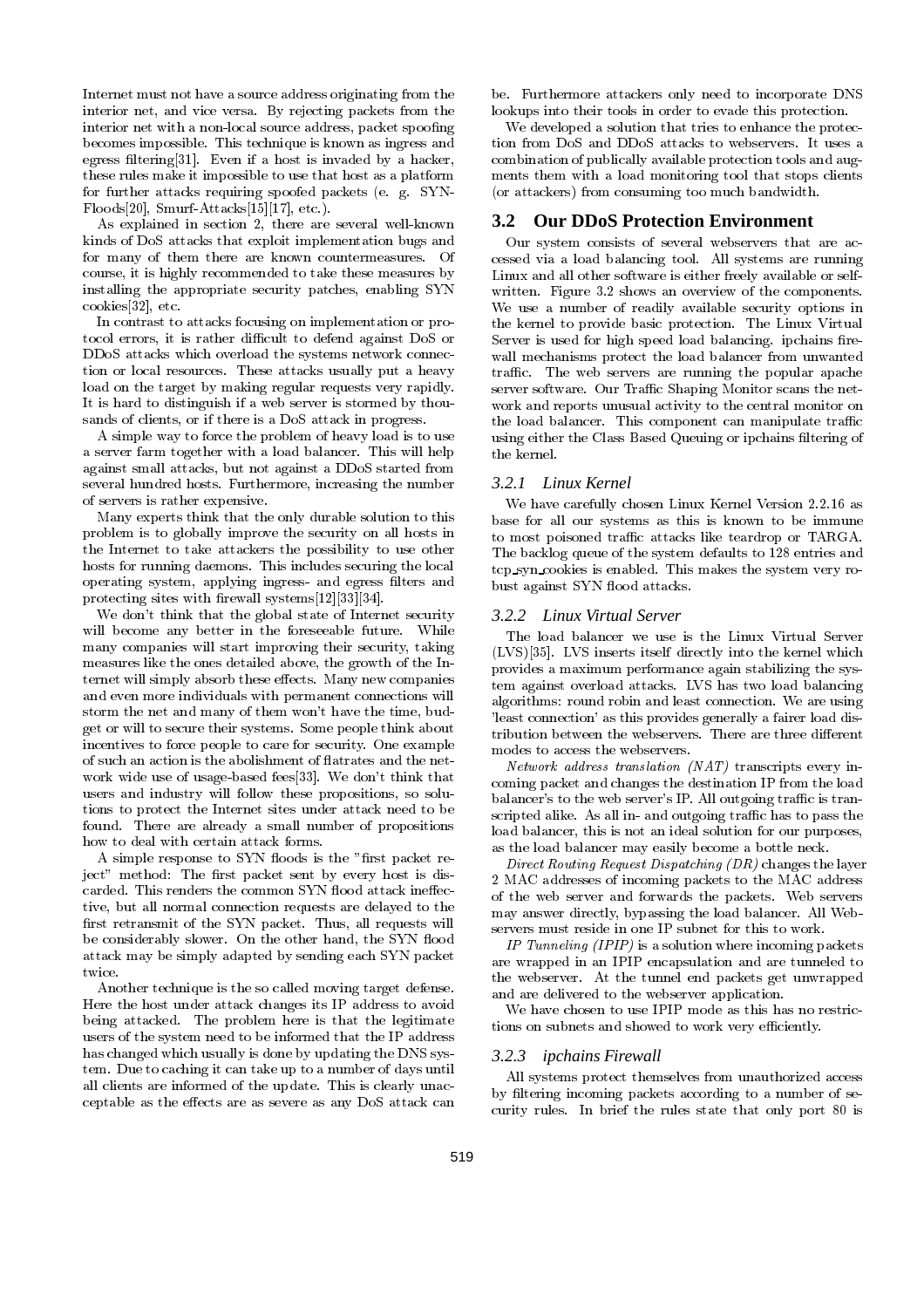

Figure 3: Overview of protection environment

reachable directly and only ICMP host unreachable mes sages are accepted. Another set of rules allows communication between the load balancer and the webservers as well as access to some important local services (DNS server etc.). This configuration may later be modified dynamically by the Traffic Shaping Monitor to totally block all traffic from attacking hosts. All these measures provide a pretty stable environment which should block all common attacks to the systems and leave only the web server reachable. The only two potential security holes that are not covered here are bugs in the webserver (or CGI scripts etc.) and overload attacks which generate a large amount of HTTP traffic. The first aspect is not covered here and needs to be considered by a careful webmaster who regularly checks security forums for bug alerts in the apache webserver and who carefully checks all active components deployed (like CGI scripts, servlets etc.)

#### *3.2.4 Class Based Queuing and the Traffic Monitor*

Class Based Queuing (CBQ) is a function of the Linux kernel. It allows the setup of different traffic queues and of rules that determine what packets to put in what queue. Furthermore you can assign a certain amount of the available bandwidth to each of the queues. If a queue is full packets get discarded. There are different queuing disciplines from which we have chosen Stochastic Fairness Queuing (SFQ) because it consumes only few memory and computing power. On the other side it is not fully deterministic in what packets end up in what queues. For our purposes this is no problem. Other available disciplines include Token Bucket Filtering or Random Early Detect. For more information refer to[36].

In our system there is a configurable number of input queues on the load balancer and output queues on the web servers. There is a default input queue which can consume as much bandwidth as available. If the Traffic Monitor in

the load balancer detects a possible DoS attack it gradually slows down all incoming traffic from the origination IP address by assigning it to more and more slower queues with e.g. 1000 kBit/s, 600 kBit/s, 300 kBit/s and finally to a queue with only 100 kBit/s. If even this does not stop the attack, the IP address is blocked in a firewall list for a configurable amount of time. At the same time it directs the webservers to slow down the outgoing traffic to the attacker's IP address gradually.

The Traffic Monitor consists of a manager and a monitor program. The monitor is running on the load balancer and all webservers. It is implemented as 3 separate threads. Thread 1 monitors the network for packets destined to or originating from the virtual web servers address. The source IP address, the length and the time of occurrence are noted in a hashtable (with the IP address as key). Thread 2 checks the hash table every 3 seconds. If it finds that a certain IP address is emitting or receiving too many traffic or if the packet/size ratio falls under a certain amount it marks the IP address as a potential attacker. Thread 3 is a server thread which listens for commands from the manager. The manager polls all the monitors in regular intervals for a list of potential attackers. It analyzes the supplied data and decides whether a potential attacker is indeed categorized as malicious. In this case the manager instructs the monitors to downgrade the attackers IP address to a lower queue or block it at all. After a certain interval of normal activity, IPs can be upgraded to better queues.

The manager sorts the IPs in one of several classes based on the data it receives from the monitors. Class 1 IPs have produced too much traffic with very small packets. As this is very likely a DoS attack, new packets from that source are totally blocked at the ipchains filter. Class 2 IPs use too much bandwidth over a long time. They get downgraded into a lower queue. Class 3 IPs use too much bandwidth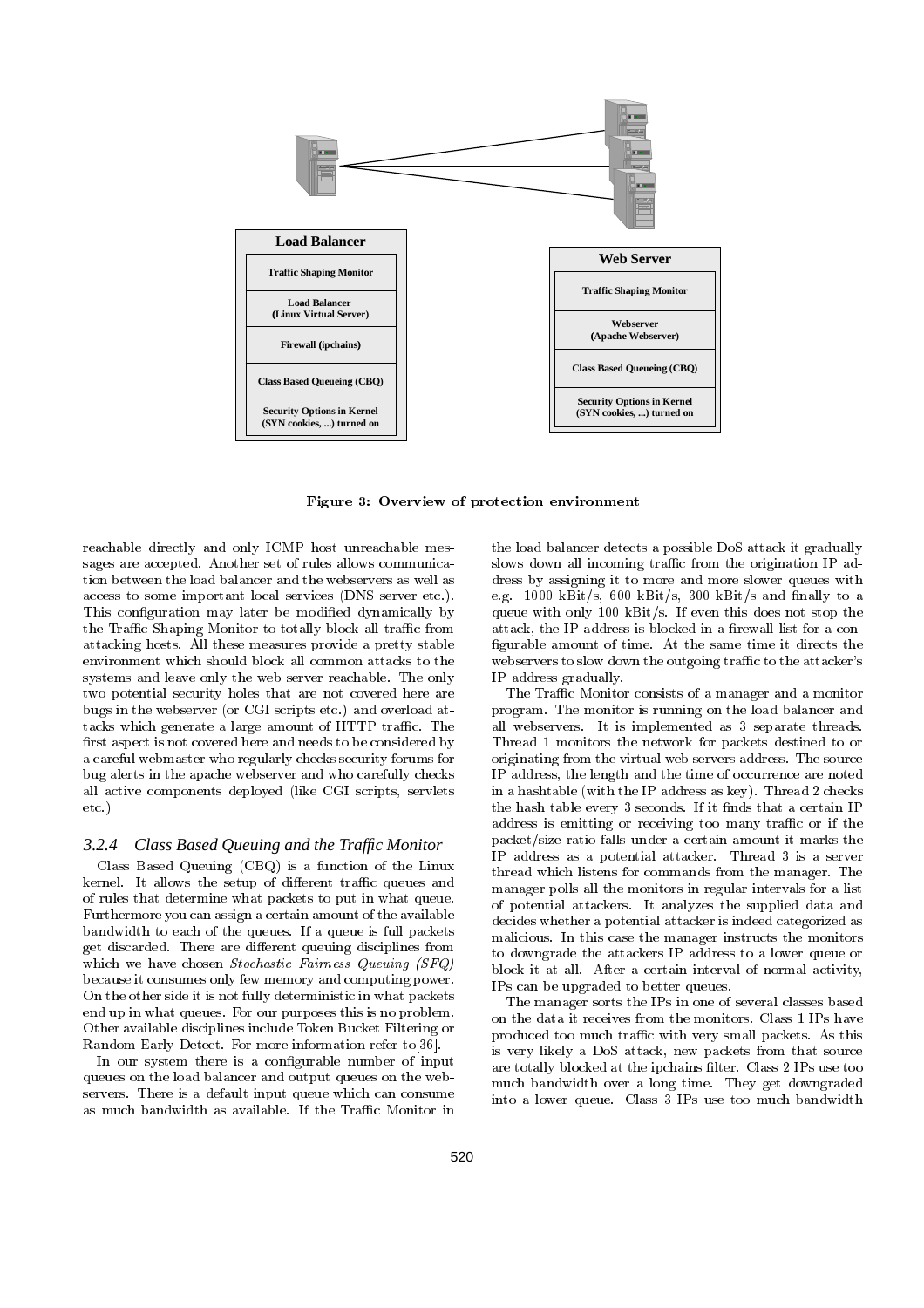

Figure 4: Test scenario

but only for a short time. This may as well be a peak from an ordinary client. These IPs are now under suspicion. A timer is started and if the behavior of this IP persists it is put into class 2. Finally there is class 4. IPs in this class don't produce or consume much bandwidth but they send lots of very small packets. Again there is a timer and if this behavior is shown for a certain amount of time, a ipchains filter blocks traffic from that IP.

All filters and queues have associated expiration timers. After expiration the filter is deleted and the queue is upgraded to the next higher class.

#### **4. PERFORMANCE TESTS**

We have conducted a number of experiments where we targeted our webserver system with different DDoS attacks. The testing environment is as shown in figure 4. All systems used run SuSE Linux (Kernel 2.2.16) on a 800 MHz Athlon CPU and 256MByte RAM. All network connections are switched and full-duplex 100 Mbit/s Ethernet (100 Base TX). The LBS consists of three web-servers and one load balancer.

For our test we use 8 attack hosts and one 'normal' client which has a normal browsing behavior. With this test we want to show that the 'normal' client is not effected by the attack but can access the website without disturbance. As you can see, the attack hosts can in theory produce about 8 times the input capacity of the load balancer. So even a higher number of attack hosts would not be able to put more stress on the load balancer.

Normal attacks like TCP SYN floods did not show any significant degradation of system performance but where handled effectively by the Linux SYN Cookie mechanism. UDP floods were blocked by the ipchains filters. Of course it is still possible to overload the network connection at some point in front of our system. The normal consequence would be to install the filters as early in the traffic flow as possible blocking everything except HTTP traffic  $(tcp/80)$ .

We use the following tools for attacks. http load written by Jef Poskanzer[37] which runs multiple HTTP fetches in parallel to test the throughput of a web server. It runs as a single process so it doesn't take to much CPU time. In

our test the program reads 100 URLs from a file and tries to fetch them from the webserver randomly over a specied period of time. http load uses 64 threads in parallel which try to fetch as many pages as possible in 210 seconds of time. We use three different URL sets: set one consists of 100 static html pages, set two consists of 100 URLs which access a CGI script with different parameters. Finally set 3 consists of 34 URLs accessing the CGI script and 66 static html pages.

The other test tools are TFN2K (see section *2.4.3*) and SYN Flooder from a hacker called Zakath. SYN Flooder performs a heavy SYN-flood attack. We slightly modified it so we can do SYN-flood attacks with randomly generated IP addresses.

For simulating an ordinary web client, we decided to run http load with a single thread and the mixed URL database.

As a reference we ran this tool several times without any attack to the web site. Then we ran the tool while the system was under attack with and without the traffic shaping monitor tool active. In a first run, all attack hosts use the same attack at a time. We tested the following cases

- $\bullet$  http-attack using http load and static html database
- $\bullet$  http-attack using http load and the CGI database
- http-attack using http load and the mixed database
- $\bullet$  SYN flooding attack using TFN2K
- $\bullet$  ICMP flooding attack using TFN2K
- TARGA-nooding attack using IFN2K
- mixed attack (SYN-ICMP-TARGA) using TFN2K
- $\bullet$  SYN-flooding attack with single IP address using SYN Flooder
- $\bullet$  SYN-flooding attack with spoofed IP addresses using SYN Flooder

Next we ran mixed attacks, where

- 3 computers running a http-attack with the mixed database and 5 computers doing a TFN2K mixed at-
- $\bullet$  5 computers running a http-attack with the mixed  $\,$ database and 3 computers doing a TFN2K mixed at-
- 3 computers running a http-attack with the mixed database and 5 computers doing a TFN2K SYN-flood
- $\bullet$  5 computers running a http-attack with the mixed  $\,$ database and 3 computers doing a mixed TFN2K SYN flood attack

Traffic measuring was done by inserting a hub at different locations in the test network. There we connected a notebook running the Linux network analyzers ethereal and tcpdump. Before starting the tests we did some measure ments to ensure that the system is really capable of snooping a fully loaded 100 MBit/s Ethernet. We had to reduce the snap length to 64 byte to achieve this, but this has no negative in
uence on the measurements as this is enough to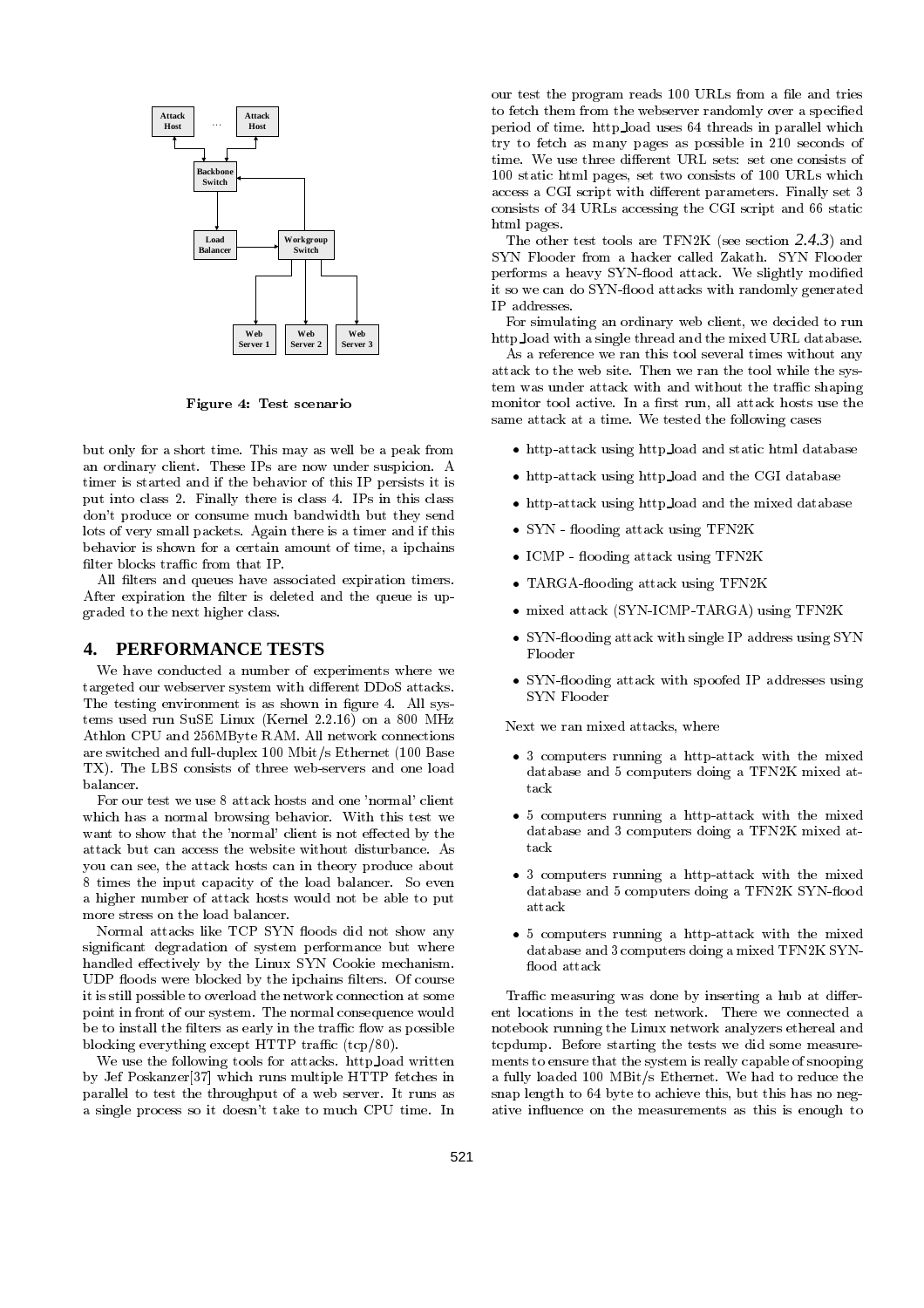

Figure 5: Test 1 without traffic monitor



Figure 7: Test 2 without traffic monitor



Figure 6: Test 1 with traffic monitor

determine the source and destination IP as well as the size of a packet.

The sniffer is inserted at 3 positions:

- **BP1** (break point 1): Between the backbone switch and  $\ddot{ }$  4.1 the load balancer. Here all incoming traffic can be gathered. This is important because not all traffic is passed to the webservers.
- BP2 (break point 2): Between the load balancer and the workgroup switch. Here all data can be gathered that is forwarded to the webservers. This way we can determine how much traffic has already been blocked by the load balancer.
- BP3 (break point 3): Between the backbone and the workgroup switch. Here all outgoing traffic can be measured. This is all the traffic produced by the webservers.

Due to limited space, we will present here the results of only two of the tests, namely the http-attacks with a static



Figure 8: Test 2 with traffic monitor

and a CGI database. These tests show how our traffic monitor reacts to http overload attacks under different conditions.

## **4.1 Test 1: http-attack using http load and static html database**

Figure 4 shows the result at BP3 without the traffic shaping monitor. The client http load started before the attack took place. 10 seconds later started to collect data from the webservers, the eight computers running http load with 64 threads in parallel started to attack the system. The client's performance is constantly decreasing, finally only sporadic packets are sent. Obviously the system is nearly unreachable for a normal user. Using the traffic shaping monitor we get a different result as shown in figure 4. Again the attack starts after 10 seconds. The system realized that it was un der attack and degraded the attackers hosts in bandwidth restricted queues. So the attackers get only a limited amount of incoming and outgoing bandwidth and the normal client can access the webserver in an almost normal manner.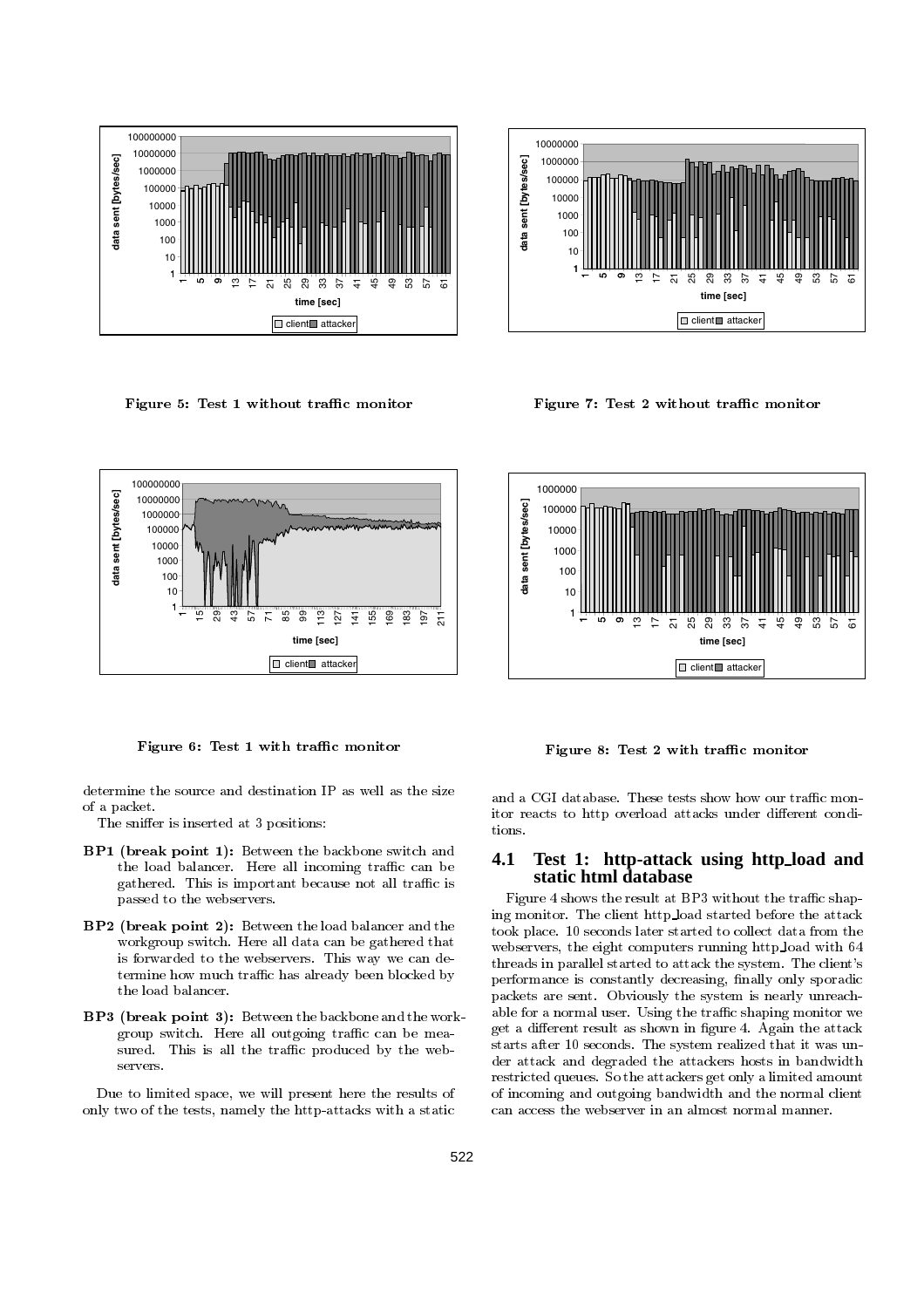## **4.2 Test 2: http-attack using http load and CGI-database**

In this test, we don't serve static html documents to the client but instead they are generated via a CGI script. Figures 4.1 and 4.1 show the system under attack at BP3 without and with the traffic shaping monitor. As we can see, the overall traffic is much lower than in the previous test scenario. The reason for this is that the CGI scripts are very CPU intensive. As a single attacker produced only around  $10000$  Bytes/s of traffic and this is less than the threshold at which the traffic shaping monitor classified a host as an attacker, the attackers aren't recognized by the traffic shaping monitor and no countermeasures are taken.

It is pretty obvious, why our traffic shaping monitor is of no use in this scenario. As there is no sensor for CPU load in the system and the used bandwidth is well within the allowed range, the traffic monitor can't react accordingly. Again this shows a general problem of DoS defense. You can only react to attacks that you can distinguish from normal behavior. In this special case one could install an additional CPU monitor on the web servers that monitors the execution CPU monitor on the web servers that monitors the execution of CGI scripts. The monitor needs a way to relate the CPU time used by a CGI script to the IP address of the client that triggered the script. It could then transmit the calculated resource usage to the central load monitor which could in turn activate countermeasures.

## **5. RELATED WORK**

Most manufacturers have realized the importance of defense measures against DoS attacks. Since firewalls, routers, and switches are highly specialized devices, highly optimized defenses may be implemented at several points. Almost all firewalls are able to hold half-open states for several thousand connections; incoming packets are checked against signatures of known DoS attacks. Firewalls are even capable of stateful processing of packets: This allows dropping of packets which make no sense in the current state of a TCP

ArrowPoint[38] is producing switches with load-balancing capabilities. These switches have been extended to provide some security against DoS attacks. Fragmented packets or packets being too short are dropped. Further, some checks on the IP addresses are done (e. g. source and destination address must be different, loopback or multicast addresses are not allowed). TCP connections are parsed, too. The 3-way handshake must be completed within 16 seconds, otherwise these packets are dropped. Another useful feature is the possibility to block packets directed to special ports, or originating from certain IP address ranges. Network address translation (NAT) is provided, too.

F5 is the manufacturer of BigIP, a load balancer switch with several security-relevant features. First, BigIP provides a monitor tool to watch the network traffic. Attack attempts will be noted in a log file. BigIP provides port mapping (i.e. packets for a special port are transparently redirected to a different host) and NAT. Further, packet filtering is provided. Packets belonging to several kinds of attack (e.g. Teardrop, Land, Ping of Death) are recognized and will be discussed and security and security and security and security and security and security and security and security and security and security and security and security and security and security and security and security and

Both manufacturers provide firewall load balancing: The traffic is equally shared on several firewalls; the switch makes sure that all packets belonging to the same stream will be

routed through the same firewall. This allows both load balancing and the possibility to set up a redundant backup firewall.

## **6. CONCLUSION**

As we have shown, DDoS attacks are a substantial threat to todays Internet infrastructure. We don't believe that a global security standard can be reached in a foreseeable time that would prevent attackers from nding and using lots of relay hosts. Our solution to the problem of handling massive http overload requests is based on class based routing and active traffic monitoring. Attacking hosts are detected and assigned to low bandwidth queues or even blocked completely. Tests have shown that systems protected in such a way can deliver regular service to their clients while under attack. We think that automatic traffic monitoring and automatic traffic shaping are promising ways of dealing with high bandwidth DoS attacks and should be implemented in future commercial products.

## **7. ADDITIONAL AUTHORS**

Additional authors: Stefan Schlott email: stefan.schlott@informatik.uni-ulm.de

## **8. REFERENCES**

- [1] K. Hafner, M.Lyon. Where Wizards Stay Up Late. Simon & Schuster, New York, 1996.
- [2] E.H. Spafford. The internet worm program:  $An$ analysis. Purdue Technical Report CSD-TR-823, Deoartment of Computer Sciences Purdue University, West Lafayette, IN. 1988.
- [3] D. Seeley. A tour of the worm. Department of Computer Science, University of Utah, 1988.
- [4] M. Eichin, J. Rochlis. With microscope and tweezers: An analysis of the internet virus of november 1988. Massachusetts Institute of Technology, 1988.
- [5] M. Williams. Ebay, amazon, buy.com hit by attacks, 02/09/00. IDG News Service, 02/09/00, http://www.nwfusion.com/news/2000/0209attack.html - visited 18.10.2000.
- [6] L. Stein. The world wide web security faq, version 2.0.1. http://www.w3.org/Security/Faq/ - visited 04.10.2000.
- [7] S.M Bellovin, W.R. Cheswick. Firewalls and Internet Security. Addison Wesley Longman, 1994.
- [8] Attrition mirrored sites. http://Attrition.org/mirror/attrition/ - visited 03.11.2000.
- [9] Dr. J.D. Howard. An analysis of security incidents on the internet 1989 - 1995. Carnegie Mellon University, Carnegie Institute of Technology, http://www.cert.org/research/JHThesis/ - visited 02.11.2000.
- [10] J. Elliot. Distributed denial of service attacks and the  $zombie$  ant effect. IT Professional, Mar./Apr. 2000, pp55-57.
- [11] K.T. Fithen. em Internet Denial of Service Attacks and the Federal Response. Testimony before the Subcommittee on Crime of the House Committee on the Judiciary and the Subcommittee on Criminal Justice Oversight of the Senate Committee on the